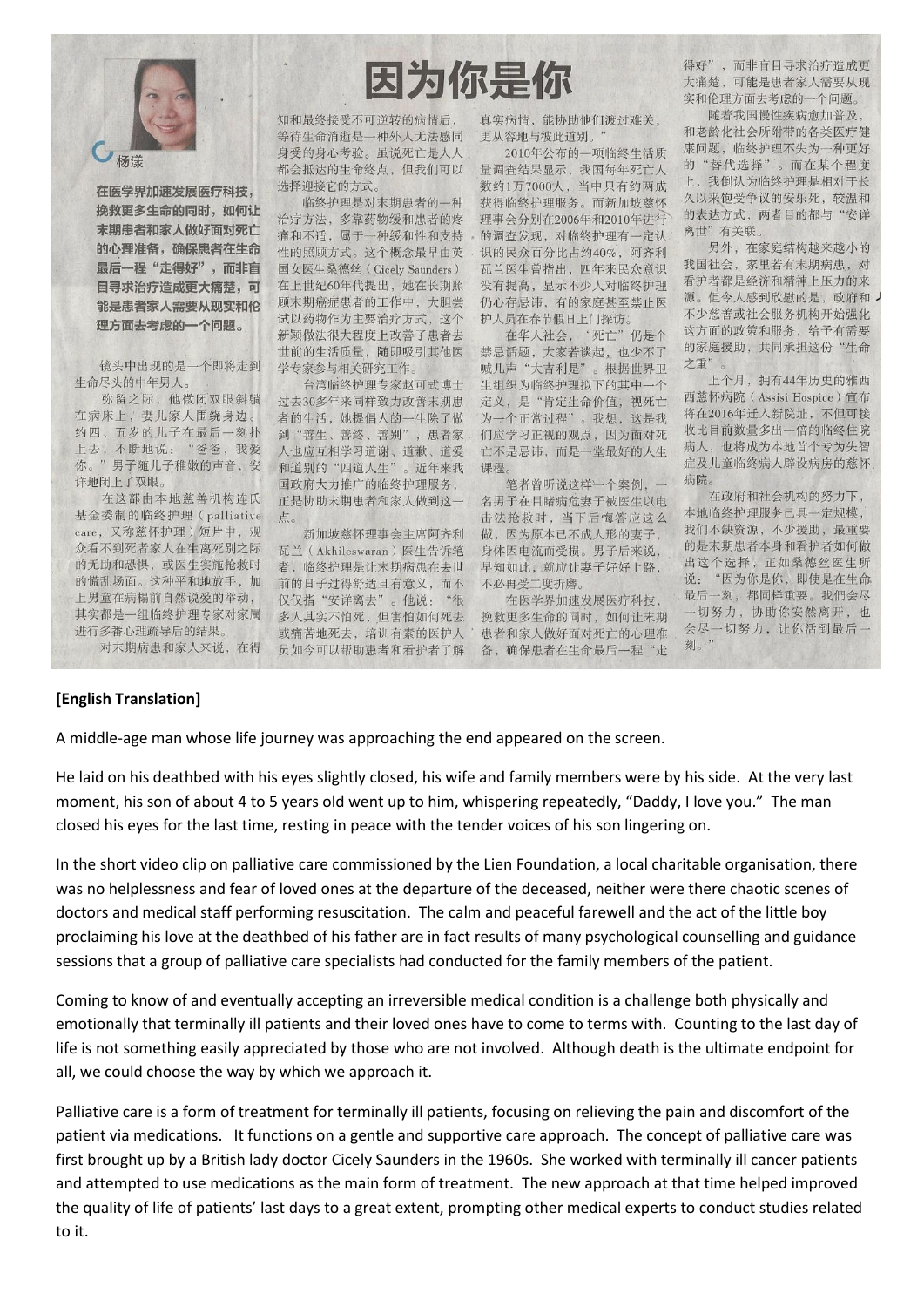For more than 30 years, Taiwanese palliative care expert, Dr Chantal Chao Co-Shi has been striving towards improving the lives of terminally ill patients. She advocates that we should all "live well, end well" and "bid a good farewell". Patients and their loved ones of patients should also practice the "4 says of life", ie to "say thanks, say sorry, say love and say good-bye". In fact, these are what palliative care, which our government has been actively promoting in the recent years, aims to help terminally ill patients and their loved ones achieve.

Chairman of Singapore Hospice Council Dr Akhileswaran told this writer that, palliative care allows the terminally ill patient to lead a comfortable and meaningful life before he passes on. It is not merely a way for patients to "rest in peace". He said, "In fact, many people are not afraid of dying. They are, in fact, concerned of how their live would end or they are afraid of dying in pain. Trained medical personnel can now help the patient and his/her caregiver to understand the patient's actual medical conditions, help them tide over the difficult period so that they can bid each other farewell in a calm and composed manner."

Results of a study looking at the quality of life of patients before they passed on published in 2010 revealed that, among the approximately 17,000 people who died in Singapore every year, only about 20% had received palliative care services. Surveys conducted by Singapore Hospice Council in 2006 and 2010 found that, about 40% of the general public have some understanding of palliative care. Dr Akhileswaran had pointed out then that public awareness of palliative care had not been raised over the four years. This showed that many were still hesitant about palliative care. Some families even forbid medical staff to visit them during the Chinese New Year festive period.

"Death" is still a taboo among the Chinese community. Even when brought up, it is usually followed by an utterance of "touchwood" to "neutralise" the negative connotation. One of the definitions that the World Health Organisation has established for palliative care is to "affirm life and regard dying as a normal process". I think, this is a view which we should learn to take seriously. Death should not be a topic to be shunned but a most valuable lesson in life to pick up.

I have heard of a case whereby a man had witnessed the doctor performing electric shock treatment on his dying wife in his attempt to resuscitate her. The man regretted giving consent to the treatment almost immediately as he saw how his wife, who was already very frail, underwent more physical torment due to the electric current flowing through her body. The man remarked that if he had known it to be such, he would have let his wife pass on peacefully without further sufferings.

As medical sciences advances expeditiously in terms of treatment and technology to save more lives, how do we prepare terminally ill patients and their family members psychologically to face death, and ensure that the patient had a fulfilling time in his last lap of the journey, instead of seeking treatment blindly which may bring on more pain and sufferings to the patients. This is something which the patient's family members have to consider from a pragmatic and ethical perspective.

As chronic diseases become more common in our country and as we face various medical issues brought about by the aging population, palliative care can be a better "alternative option." To a certain extent, I feel that palliative care is a softer option to the much debatable euthanasia, both related by the same ultimate objective of letting patients "rest in peace".

In addition, as the families here get smaller in size, having a terminally ill patient at home will impose financial and emotional stresses to the caregiver(s). However, it is comforting to see the government and many charity or social service organisations beginning to enhance the related policies and services and provide assistance to the needy families, helping them to handle the "significance of life".

The 44-year-old Assisi Hospice announced last month that it will be moving to a new site in 2016. Not only will the new premises double the current capacity for terminally ill residential patients, it will also be the first hospice in Singapore to have specialised wards for dementia patients and terminally ill children receiving palliative care.